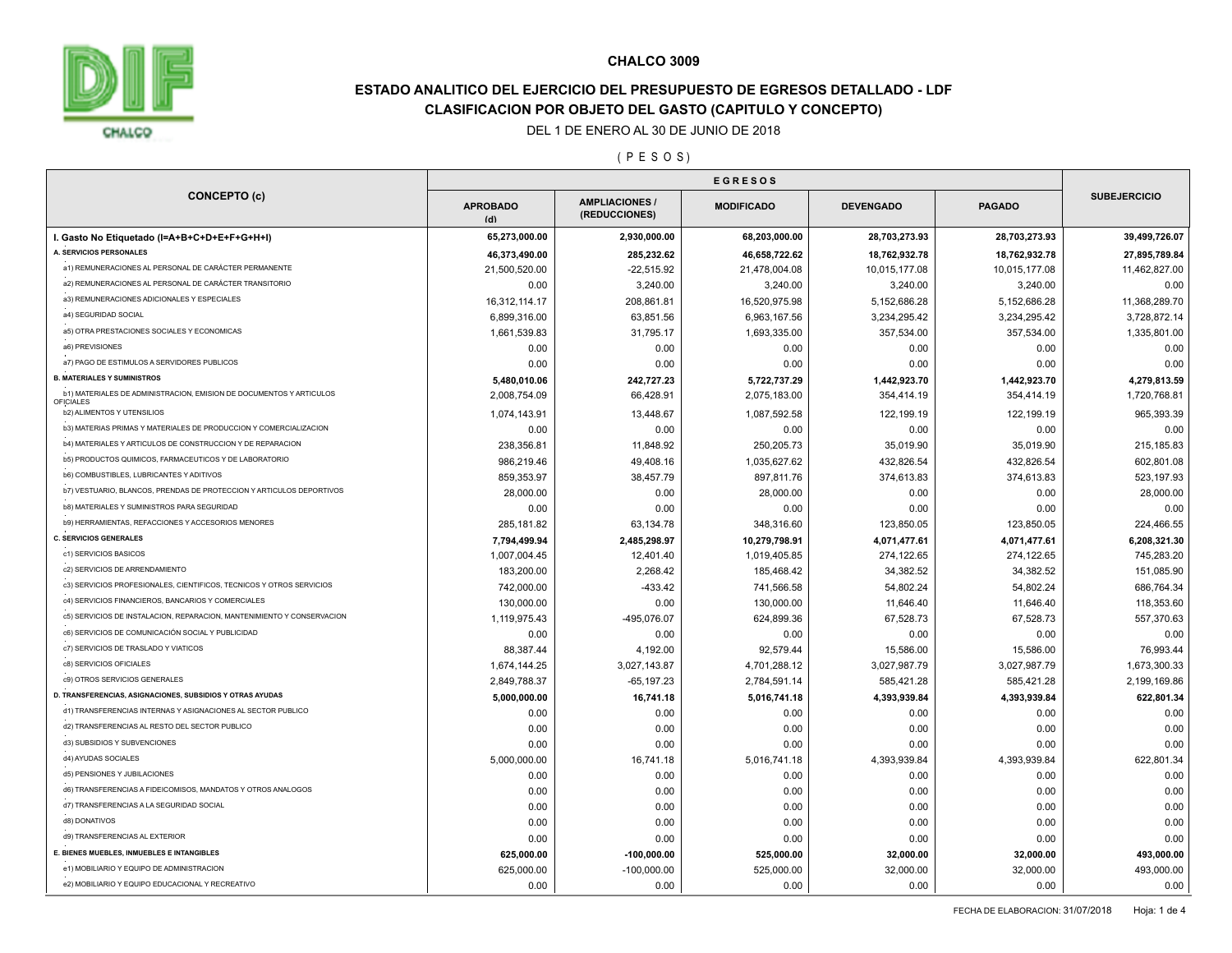

# **ESTADO ANALITICO DEL EJERCICIO DEL PRESUPUESTO DE EGRESOS DETALLADO - LDF CLASIFICACION POR OBJETO DEL GASTO (CAPITULO Y CONCEPTO)**

DEL 1 DE ENERO AL 30 DE JUNIO DE 2018

#### ( P E S O S )

|                                                                                                                |                        | <b>EGRESOS</b>                       |                   |                  |               |                     |
|----------------------------------------------------------------------------------------------------------------|------------------------|--------------------------------------|-------------------|------------------|---------------|---------------------|
| <b>CONCEPTO (c)</b>                                                                                            | <b>APROBADO</b><br>(d) | <b>AMPLIACIONES</b><br>(REDUCCIONES) | <b>MODIFICADO</b> | <b>DEVENGADO</b> | <b>PAGADO</b> | <b>SUBEJERCICIO</b> |
| e3) EQUIPO E INSTRUMENTAL MEDICO Y DE LABORATORIO                                                              | 0.00                   | 0.00                                 | 0.00              | 0.00             | 0.00          | 0.00                |
| e4) VEHICULOS Y EQUIPO DE TRANSPORTE                                                                           | 0.00                   | 0.00                                 | 0.00              | 0.00             | 0.00          | 0.00                |
| e5) EQUIPO DE DEFENSA Y SEGURIDAD                                                                              | 0.00                   | 0.00                                 | 0.00              | 0.00             | 0.00          | 0.00                |
| e6) MAQUINARIA, OTROS EQUIPOS Y HERRAMIENTAS                                                                   | 0.00                   | 0.00                                 | 0.00              | 0.00             | 0.00          | 0.00                |
| e7) ACTIVOS BIOLOGICOS                                                                                         | 0.00                   | 0.00                                 | 0.00              | 0.00             | 0.00          | 0.00                |
| e8) BIENES INMUEBLES                                                                                           | 0.00                   | 0.00                                 | 0.00              | 0.00             | 0.00          | 0.00                |
| e9) ACTIVOS INTANGIBLES                                                                                        | 0.00                   | 0.00                                 | 0.00              | 0.00             | 0.00          | 0.00                |
| F. INVERSION PUBLICA                                                                                           | 0.00                   | 0.00                                 | 0.00              | 0.00             | 0.00          | 0.00                |
| f1) OBRA PUBLICA EN BIENES DE DOMINIO PUBLICO                                                                  | 0.00                   | 0.00                                 | 0.00              | 0.00             | 0.00          | 0.00                |
| f2) OBRA PUBLICA EN BIENES PROPIOS                                                                             | 0.00                   | 0.00                                 | 0.00              | 0.00             | 0.00          | 0.00                |
| f3) PROYECTOS PRODUCTIVOS Y ACCIONES DE FOMENTO                                                                | 0.00                   | 0.00                                 | 0.00              | 0.00             | 0.00          | 0.00                |
| <b>G. INVERSIONES FINANCIERAS Y OTRAS PROVISIONES</b>                                                          | 0.00                   | 0.00                                 | 0.00              | 0.00             | 0.00          | 0.00                |
| g1) INVERSIONES PARA EL FOMENTO DE ACTIVIDADES PRODUCTIVAS                                                     | 0.00                   | 0.00                                 | 0.00              | 0.00             | 0.00          | 0.00                |
| g2) ACCIONES Y PARTICIPACIONES DE CAPITAL                                                                      | 0.00                   | 0.00                                 | 0.00              | 0.00             | 0.00          | 0.00                |
| g3) COMPRA DE TITULOS Y VALORES                                                                                | 0.00                   | 0.00                                 | 0.00              | 0.00             | 0.00          | 0.00                |
| g4) CONCESION DE PRESTAMOS                                                                                     | 0.00                   | 0.00                                 | 0.00              | 0.00             | 0.00          | 0.00                |
| g5) INVERSIONES EN FIDEICOMISOS, MANDATOS Y OTROS ANALOGOS<br>FIDEICOMISO DE DESASTRES NATURALES (INFORMATIVO) | 0.00                   | 0.00                                 | 0.00              | 0.00             | 0.00          | 0.00                |
| g6) OTRAS INVERSIONES FINANCIERAS                                                                              | 0.00                   | 0.00                                 | 0.00              | 0.00             | 0.00          | 0.00                |
| g7) PROVISIONES PARA CONTINGENCIAS Y OTRAS EROGACIONES ESPECIALES                                              | 0.00                   | 0.00                                 | 0.00              | 0.00             | 0.00          | 0.00                |
| H. PARTICIPACIONES Y APORTACIONES                                                                              | 0.00                   | 0.00                                 | 0.00              | 0.00             | 0.00          | 0.00                |
| h1) PARTICIPACIONES                                                                                            | 0.00                   | 0.00                                 | 0.00              | 0.00             | 0.00          | 0.00                |
| h2) APORTACIONES                                                                                               | 0.00                   | 0.00                                 | 0.00              | 0.00             | 0.00          | 0.00                |
| h3) CONVENIOS                                                                                                  | 0.00                   | 0.00                                 | 0.00              | 0.00             | 0.00          | 0.00                |
| I. DEUDA PUBLICA                                                                                               | 0.00                   | 0.00                                 | 0.00              | 0.00             | 0.00          | 0.00                |
| i1) AMORTIZACION DE LA DEUDA PUBLICA                                                                           | 0.00                   | 0.00                                 | 0.00              | 0.00             | 0.00          | 0.00                |
| i2) INTERESES DE LA DEUDA PUBLICA                                                                              | 0.00                   | 0.00                                 | 0.00              | 0.00             | 0.00          | 0.00                |
| i3) COMISIONES DE LA DEUDA PUBLICA                                                                             | 0.00                   | 0.00                                 | 0.00              | 0.00             | 0.00          | 0.00                |
| i4) GASTOS DE LA DEUDA PUBLICA                                                                                 | 0.00                   | 0.00                                 | 0.00              | 0.00             | 0.00          | 0.00                |
| i5) COSTO POR COBERTURAS                                                                                       | 0.00                   | 0.00                                 | 0.00              | 0.00             | 0.00          | 0.00                |
| i6) APOYOS FINANCIEROS                                                                                         | 0.00                   | 0.00                                 | 0.00              | 0.00             | 0.00          | 0.00                |
| i7) ADEUDOS DE EJERCICIOS FISCALES ANTERIORES (ADEFAS)                                                         | 0.00                   | 0.00                                 | 0.00              | 0.00             | 0.00          | 0.00                |
| II. Gasto Etiquetado (II=A+B+C+D+E+F+G+H+I)                                                                    | 0.00                   | 0.00                                 | 0.00              | 0.00             | 0.00          | 0.00                |
| A. SERVICIOS PERSONALES                                                                                        | 0.00                   | 0.00                                 | 0.00              | 0.00             | 0.00          | 0.00                |
| a1) REMUNERACIONES AL PERSONAL DE CARÁCTER PERMANENTE                                                          | 0.00                   | 0.00                                 | 0.00              | 0.00             | 0.00          | 0.00                |
| a2) REMUNERACIONES AL PERSONAL DE CARÁCTER TRANSITORIO                                                         | 0.00                   | 0.00                                 | 0.00              | 0.00             | 0.00          | 0.00                |
| a3) REMUNERACIONES ADICIONALES Y ESPECIALES                                                                    | 0.00                   | 0.00                                 | 0.00              | 0.00             | 0.00          | 0.00                |
| a4) SEGURIDAD SOCIAL                                                                                           | 0.00                   | 0.00                                 | 0.00              | 0.00             | 0.00          | 0.00                |
| a5) OTRA PRESTACIONES SOCIALES Y ECONOMICAS                                                                    | 0.00                   | 0.00                                 | 0.00              | 0.00             | 0.00          | 0.00                |
| a6) PREVISIONES                                                                                                | 0.00                   | 0.00                                 | 0.00              | 0.00             | 0.00          | 0.00                |
| a7) PAGO DE ESTIMULOS A SERVIDORES PUBLICOS                                                                    | 0.00                   | 0.00                                 | 0.00              | 0.00             | 0.00          | 0.00                |
|                                                                                                                |                        |                                      |                   |                  |               |                     |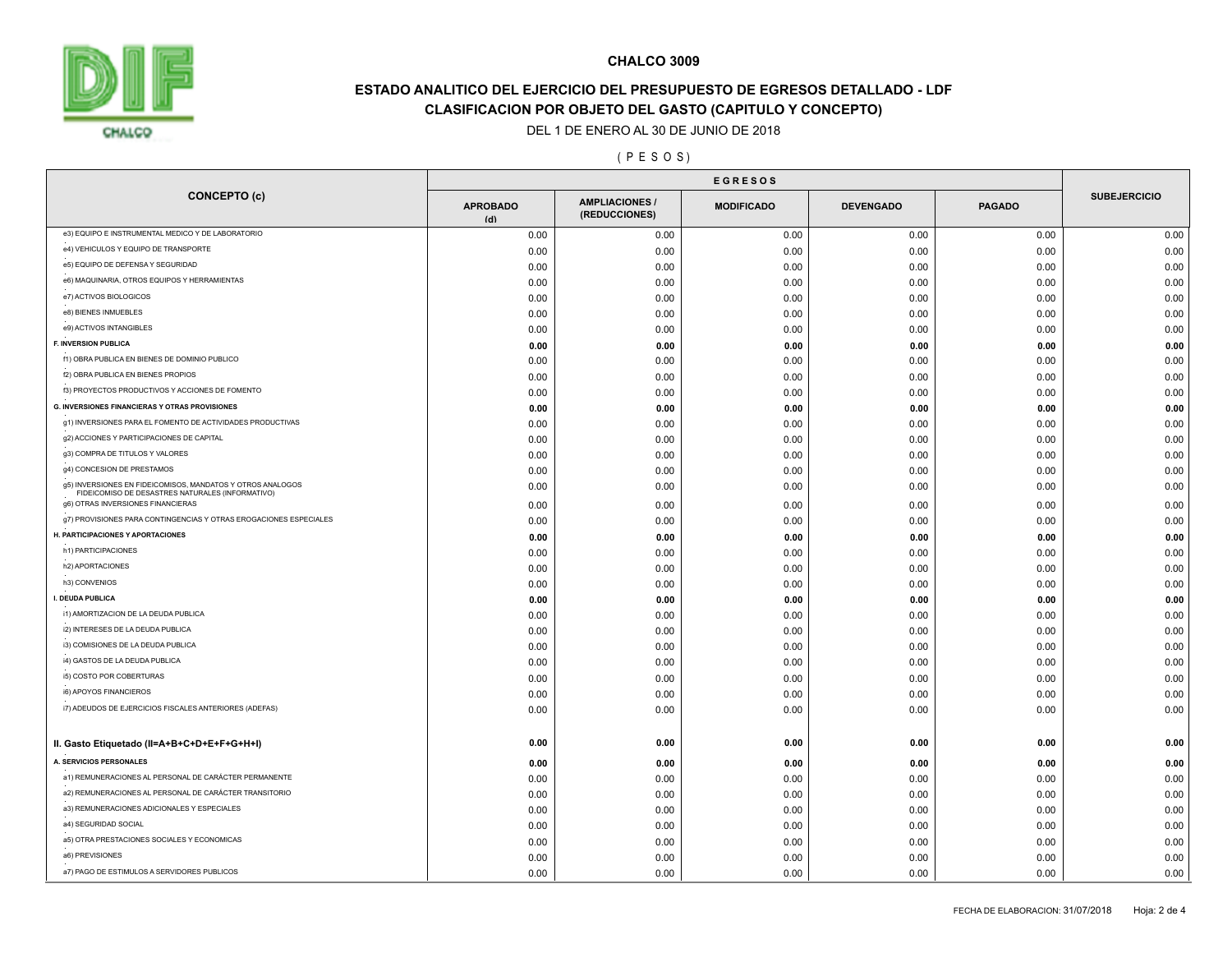

# **ESTADO ANALITICO DEL EJERCICIO DEL PRESUPUESTO DE EGRESOS DETALLADO - LDF CLASIFICACION POR OBJETO DEL GASTO (CAPITULO Y CONCEPTO)**

#### DEL 1 DE ENERO AL 30 DE JUNIO DE 2018

#### ( P E S O S )

|                                                                                  | <b>EGRESOS</b>         |                                        |                   |                  |               |                     |
|----------------------------------------------------------------------------------|------------------------|----------------------------------------|-------------------|------------------|---------------|---------------------|
| <b>CONCEPTO (c)</b>                                                              | <b>APROBADO</b><br>(d) | <b>AMPLIACIONES /</b><br>(REDUCCIONES) | <b>MODIFICADO</b> | <b>DEVENGADO</b> | <b>PAGADO</b> | <b>SUBEJERCICIO</b> |
| <b>B. MATERIALES Y SUMINISTROS</b>                                               | 0.00                   | 0.00                                   | 0.00              | 0.00             | 0.00          | 0.00                |
| b1) MATERIALES DE ADMINISTRACION, EMISION DE DOCUMENTOS Y ARTICULOS<br>OFICIALES | 0.00                   | 0.00                                   | 0.00              | 0.00             | 0.00          | 0.00                |
| b2) ALIMENTOS Y UTENSILIOS                                                       | 0.00                   | 0.00                                   | 0.00              | 0.00             | 0.00          | 0.00                |
| b3) MATERIAS PRIMAS Y MATERIALES DE PRODUCCION Y COMERCIALIZACION                | 0.00                   | 0.00                                   | 0.00              | 0.00             | 0.00          | 0.00                |
| b4) MATERIALES Y ARTICULOS DE CONSTRUCCION Y DE REPARACION                       | 0.00                   | 0.00                                   | 0.00              | 0.00             | 0.00          | 0.00                |
| b5) PRODUCTOS QUIMICOS, FARMACEUTICOS Y DE LABORATORIO                           | 0.00                   | 0.00                                   | 0.00              | 0.00             | 0.00          | 0.00                |
| <b>b6) COMBUSTIBLES, LUBRICANTES Y ADITIVOS</b>                                  | 0.00                   | 0.00                                   | 0.00              | 0.00             | 0.00          | 0.00                |
| b7) VESTUARIO, BLANCOS, PRENDAS DE PROTECCION Y ARTICULOS DEPORTIVOS             | 0.00                   | 0.00                                   | 0.00              | 0.00             | 0.00          | 0.00                |
| <b>b8) MATERIALES Y SUMINISTROS PARA SEGURIDAD</b>                               | 0.00                   | 0.00                                   | 0.00              | 0.00             | 0.00          | 0.00                |
| b9) HERRAMIENTAS, REFACCIONES Y ACCESORIOS MENORES                               | 0.00                   | 0.00                                   | 0.00              | 0.00             | 0.00          | 0.00                |
| <b>C. SERVICIOS GENERALES</b>                                                    | 0.00                   | 0.00                                   | 0.00              | 0.00             | 0.00          | 0.00                |
| c1) SERVICIOS BASICOS                                                            | 0.00                   | 0.00                                   | 0.00              | 0.00             | 0.00          | 0.00                |
| c2) SERVICIOS DE ARRENDAMIENTO                                                   | 0.00                   | 0.00                                   | 0.00              | 0.00             | 0.00          | 0.00                |
| c3) SERVICIOS PROFESIONALES, CIENTIFICOS, TECNICOS Y OTROS SERVICIOS             | 0.00                   | 0.00                                   | 0.00              | 0.00             | 0.00          | 0.00                |
| c4) SERVICIOS FINANCIEROS, BANCARIOS Y COMERCIALES                               | 0.00                   | 0.00                                   | 0.00              | 0.00             | 0.00          | 0.00                |
| c5) SERVICIOS DE INSTALACION, REPARACION, MANTENIMIENTO Y CONSERVACION           | 0.00                   | 0.00                                   | 0.00              | 0.00             | 0.00          | 0.00                |
| c6) SERVICIOS DE COMUNICACIÓN SOCIAL Y PUBLICIDAD                                | 0.00                   | 0.00                                   | 0.00              | 0.00             | 0.00          | 0.00                |
| c7) SERVICIOS DE TRASLADO Y VIATICOS                                             | 0.00                   | 0.00                                   | 0.00              | 0.00             | 0.00          | 0.00                |
| c8) SERVICIOS OFICIALES                                                          | 0.00                   | 0.00                                   | 0.00              | 0.00             | 0.00          | 0.00                |
| c9) OTROS SERVICIOS GENERALES                                                    | 0.00                   | 0.00                                   | 0.00              | 0.00             | 0.00          | 0.00                |
| D. TRANSFERENCIAS, ASIGNACIONES, SUBSIDIOS Y OTRAS AYUDAS                        | 0.00                   | 0.00                                   | 0.00              | 0.00             | 0.00          | 0.00                |
| d1) TRANSFERENCIAS INTERNAS Y ASIGNACIONES AL SECTOR PUBLICO                     | 0.00                   | 0.00                                   | 0.00              | 0.00             | 0.00          | 0.00                |
| d2) TRANSFERENCIAS AL RESTO DEL SECTOR PUBLICO                                   | 0.00                   | 0.00                                   | 0.00              | 0.00             | 0.00          | 0.00                |
| d3) SUBSIDIOS Y SUBVENCIONES                                                     | 0.00                   | 0.00                                   | 0.00              | 0.00             | 0.00          | 0.00                |
| d4) AYUDAS SOCIALES                                                              | 0.00                   | 0.00                                   | 0.00              | 0.00             | 0.00          | 0.00                |
| d5) PENSIONES Y JUBILACIONES                                                     | 0.00                   | 0.00                                   | 0.00              | 0.00             | 0.00          | 0.00                |
| d6) TRANSFERENCIAS A FIDEICOMISOS, MANDATOS Y OTROS ANALOGOS                     | 0.00                   | 0.00                                   | 0.00              | 0.00             | 0.00          | 0.00                |
| d7) TRANSFERENCIAS A LA SEGURIDAD SOCIAL                                         | 0.00                   | 0.00                                   | 0.00              | 0.00             | 0.00          | 0.00                |
| d8) DONATIVOS                                                                    | 0.00                   | 0.00                                   | 0.00              | 0.00             | 0.00          | 0.00                |
| d9) TRANSFERENCIAS AL EXTERIOR                                                   | 0.00                   | 0.00                                   | 0.00              | 0.00             | 0.00          | 0.00                |
| E. BIENES MUEBLES, INMUEBLES E INTANGIBLES                                       | 0.00                   | 0.00                                   | 0.00              | 0.00             | 0.00          | 0.00                |
| e1) MOBILIARIO Y EQUIPO DE ADMINISTRACION                                        | 0.00                   | 0.00                                   | 0.00              | 0.00             | 0.00          | 0.00                |
| e2) MOBILIARIO Y EQUIPO EDUCACIONAL Y RECREATIVO                                 | 0.00                   | 0.00                                   | 0.00              | 0.00             | 0.00          | 0.00                |
| e3) EQUIPO E INSTRUMENTAL MEDICO Y DE LABORATORIO                                | 0.00                   | 0.00                                   | 0.00              | 0.00             | 0.00          | 0.00                |
| e4) VEHICULOS Y EQUIPO DE TRANSPORTE                                             | 0.00                   | 0.00                                   | 0.00              | 0.00             | 0.00          | 0.00                |
| e5) EQUIPO DE DEFENSA Y SEGURIDAD                                                | 0.00                   | 0.00                                   | 0.00              | 0.00             | 0.00          | 0.00                |
| e6) MAQUINARIA, OTROS EQUIPOS Y HERRAMIENTAS                                     | 0.00                   | 0.00                                   | 0.00              | 0.00             | 0.00          | 0.00                |
| e7) ACTIVOS BIOLOGICOS                                                           | 0.00                   | 0.00                                   | 0.00              | 0.00             | 0.00          | 0.00                |
| e8) BIENES INMUEBLES                                                             | 0.00                   | 0.00                                   | 0.00              | 0.00             | 0.00          | 0.00                |
| e9) ACTIVOS INTANGIBLES                                                          | 0.00                   | 0.00                                   | 0.00              | 0.00             | 0.00          | 0.00                |
| <b>F. INVERSION PUBLICA</b>                                                      | 0.00                   | 0.00                                   | 0.00              | 0.00             | 0.00          | 0.00                |
| f1) OBRA PUBLICA EN BIENES DE DOMINIO PUBLICO                                    | 0.00                   | 0.00                                   | 0.00              | 0.00             | 0.00          | 0.00                |